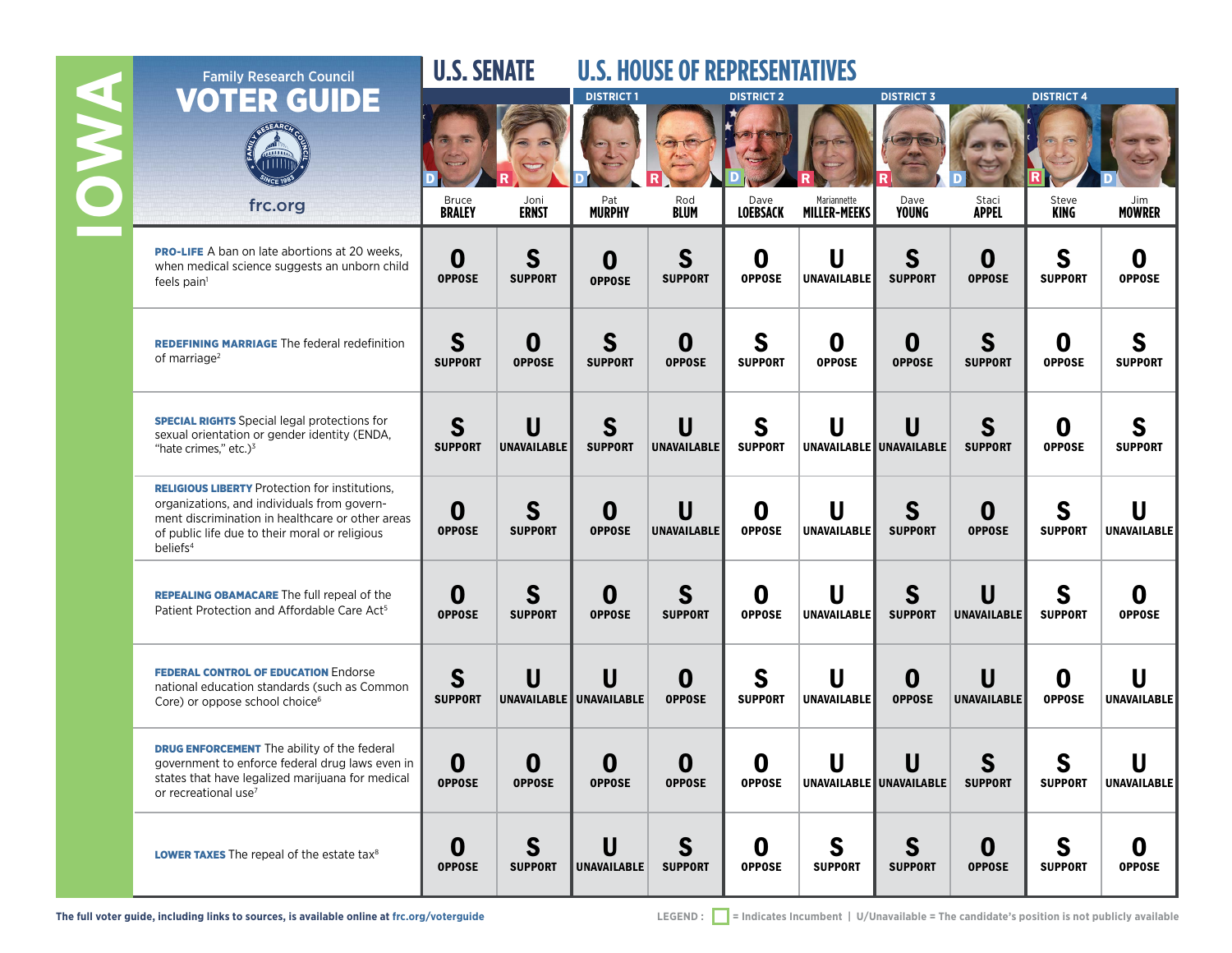# **APPEL, STACI** U.S. HOUSE | IA-03

### 1 http://[appelforiowa.com/issues](http://appelfOriOwa.cOm/issues)

2 http://[blogs.desmoinesregister.com/dmr/index.php/2013/12/02/national](http://blOgs.desmOinesregister.cOm/dmr/index.php/2013/12/02/natiOnal-gay-rights-grOup-backs-staci-appel-in-race-against-u-s-rep-latham/article)[gay-rights-group-backs-staci-appel-in-race-against-u-s-rep-latham/](http://blOgs.desmOinesregister.cOm/dmr/index.php/2013/12/02/natiOnal-gay-rights-grOup-backs-staci-appel-in-race-against-u-s-rep-latham/article) [article](http://blOgs.desmOinesregister.cOm/dmr/index.php/2013/12/02/natiOnal-gay-rights-grOup-backs-staci-appel-in-race-against-u-s-rep-latham/article)

3 [http://blogs.desmoinesregister.com/dmr/index.php/2013/12/02/national](http://blogs.desmoinesregister.com/dmr/index.php/2013/12/02/national-gay-rights-group-backs-staci-appel-in-race-against-u-s-rep-latham/article)[gay-rights-group-backs-staci-appel-in-race-against-u-s-rep-latham/](http://blogs.desmoinesregister.com/dmr/index.php/2013/12/02/national-gay-rights-group-backs-staci-appel-in-race-against-u-s-rep-latham/article) [article](http://blogs.desmoinesregister.com/dmr/index.php/2013/12/02/national-gay-rights-group-backs-staci-appel-in-race-against-u-s-rep-latham/article)

4 [http://appelforiowa.com/blog/statement-staci-appel-d-ackworth-on](http://appelforiowa.com/blog/statement-staci-appel-d-ackworth-on-scotus-decision-in-hobby-lobby-case)[scotus-decision-in-hobby-lobby-case](http://appelforiowa.com/blog/statement-staci-appel-d-ackworth-on-scotus-decision-in-hobby-lobby-case)

7 http:/[/www.dailyiowanepi.com/2014/09/11/appel-young-face-off-in-first](http://www.dailyiOwanepi.cOm/2014/09/11/appel-yOung-face-Off-in-first-cOngressiOnal-debate/)[congressional-debate/](http://www.dailyiOwanepi.cOm/2014/09/11/appel-yOung-face-Off-in-first-cOngressiOnal-debate/)

8 http://[www.iowafarmbureau.com/f/b6a23ddc-f784-4e8f-94e5-](http://www.iOwafarmbureau.cOm/f/b6a23ddc-f784-4e8f-94e5-0ee7e8cec77b/primary1) [0ee7e8cec77b/primary1](http://www.iOwafarmbureau.cOm/f/b6a23ddc-f784-4e8f-94e5-0ee7e8cec77b/primary1)

## **BLUM, ROD U.S. HOUSE | IA-01**

### 1 http://[www.rodblum.com/cornerstones/](http://www.rOdblum.cOm/cOrnerstOnes/)

2 http://[theiowarepublican.com/2013/rod-blum-announces-another-run](http://theiowarepublican.com/2013/rod-blum-announces-another-run-for-first-congressional-district-seat/)[for-first-congressional-district-seat/](http://theiowarepublican.com/2013/rod-blum-announces-another-run-for-first-congressional-district-seat/)

5 http:/[/www.desmoinesregister.com/story/news/politics/](http://www.desmoinesregister.com/story/news/politics/elections/2014/05/09/iowa-election-rod-blum-bio-issues/8924985/) [elections/2014/05/09/iowa-election-rod-blum-bio-issues/8924985/](http://www.desmoinesregister.com/story/news/politics/elections/2014/05/09/iowa-election-rod-blum-bio-issues/8924985/)

6 http://[www.rodblum.com/issues/education/](http://www.rOdblum.cOm/issues/educatiOn/)

7 https:/[/www.libertyaction.com/candidate/24/Rod\\_Blum](http://www.libertyactiOn.cOm/candidate/24/ROd_Blum)

8 http://www[.iowafarmbureau.com/f/b6a23ddc-f784-4e8f-94e5-](http://iOwafarmbureau.cOm/f/b6a23ddc-f784-4e8f-94e5-0ee7e8cec77b/primary1) [0ee7e8cec77b/primary1](http://iOwafarmbureau.cOm/f/b6a23ddc-f784-4e8f-94e5-0ee7e8cec77b/primary1)

## **BRALEY, BRUCE** U.S. SENATE

1 http:/[/clerk.house.gov/evs/2013/roll251.xm](http://clerk.hOuse.gOv/evs/2013/rOll251.xml)l

2<http://www.brucebraley.com/news/2014/04/important>-anniversary/

3 http:/[/beta.congress.gov/bill/113th-congress/house-bill/1755/](http://beta.congress.gov/bill/113th-congress/house-bill/1755/cosponsors?q=%7B%22cosponsor-state%22%3A%22Iowa%22%7D) [cosponsors?q=%7B%22cosponsor-state%22%3A%22Iowa%22%7D](http://beta.congress.gov/bill/113th-congress/house-bill/1755/cosponsors?q=%7B%22cosponsor-state%22%3A%22Iowa%22%7D)

[4 http://clerk.house.gov/evs/2013/roll498.xml](http://clerk.house.gov/evs/2013/roll498.xml)

5 http:[//clerk.house.gov/evs/2012/roll460.xml](http://clerk.house.gov/evs/2012/roll460.xml)

6 http:/[/clerk.house.gov/evs/2013/roll374.xml](http://clerk.house.gov/evs/2013/roll374.xml)

7 https:/[/www.govtrack.us/congress/votes/113-2014/h258](http://www.govtrack.us/congress/votes/113-2014/h258)

## **BRALEY, BRUCE (CONT.)** U.S. SENATE **LOEBSACK, DAVE** U.S. HOUSE | IA-02

8 [http://www.iowafarmbureau.com/f/b6a23ddc-f784-4e8f-94e5-](http://www.iowafarmbureau.com/f/b6a23ddc-f784-4e8f-94e5-0ee7e8cec77b/primary1) [0ee7e8cec77b/primary1](http://www.iowafarmbureau.com/f/b6a23ddc-f784-4e8f-94e5-0ee7e8cec77b/primary1)

# **ERNST, JONI U.S. SENATE**

1 http:/[/www.joniforiowa.com/issues/](http://www.joniforiowa.com/issues/)

2 http:/[/www.politico.com/story/2014/05/joni-ernst-election-iowa](http://www.politico.com/story/2014/05/joni-ernst-election-iowa-debate-107237.html)[debate-107237.html](http://www.politico.com/story/2014/05/joni-ernst-election-iowa-debate-107237.html)

4 [http://www.joniforiowa.com/press-releases/joni-ernst-makes](http://www.joniforiowa.com/press-releases/joni-ernst-makes-statement-burwell-v-hobby-lobby-case/?utm_medium=social&utm_source=facebook.com&utm_campaign=20140630_je-p-hobbylobby_facebook&utm_content=je)[statement-burwell-v-hobby-lobby-case/?utm\\_medium=social&utm\\_](http://www.joniforiowa.com/press-releases/joni-ernst-makes-statement-burwell-v-hobby-lobby-case/?utm_medium=social&utm_source=facebook.com&utm_campaign=20140630_je-p-hobbylobby_facebook&utm_content=je) [source=facebook.com&utm\\_campaign=20140630\\_je-p-hobbylobby\\_](http://www.joniforiowa.com/press-releases/joni-ernst-makes-statement-burwell-v-hobby-lobby-case/?utm_medium=social&utm_source=facebook.com&utm_campaign=20140630_je-p-hobbylobby_facebook&utm_content=je) [facebook&utm\\_content=je](http://www.joniforiowa.com/press-releases/joni-ernst-makes-statement-burwell-v-hobby-lobby-case/?utm_medium=social&utm_source=facebook.com&utm_campaign=20140630_je-p-hobbylobby_facebook&utm_content=je)

5 http:/[/www.joniforiowa.com/issues/](http://www.joniforiowa.com/issues/)

6 [http://www.dailyiowanepi.com/2014/08/26/common-core](http://www.dailyiowanepi.com/2014/08/26/common-core-conundrum/)[conundrum/](http://www.dailyiowanepi.com/2014/08/26/common-core-conundrum/)

7 http:/[/www.ontheissues.org/Domestic/Joni\\_Ernst\\_Drugs.htm](http://www.ontheissues.org/Domestic/Joni_Ernst_Drugs.htm)

8 http:/[/thegazette.com/subject/opinion/letters-to-the-editor/estate-taxes](http://thegazette.com/subject/opinion/letters-to-the-editor/estate-taxes-are-unfair-unjust-20140728)[are-unfair-unjust-20140728](http://thegazette.com/subject/opinion/letters-to-the-editor/estate-taxes-are-unfair-unjust-20140728)

1 http:/[/clerk.house.gov/evs/2013/roll251.xml](http://clerk.house.gov/evs/2013/roll251.xml)

2 http:/[/steveking.house.gov/issues/traditional-and-family-values](http://steveking.house.gov/issues/traditional-and-family-values)

3 [http://steveking.house.gov/media-center/press-releases/king-votes-to](http://steveking.house.gov/media-center/press-releases/king-votes-to-uphold-religious-freedom-over-liberal-agenda)[uphold-religious-freedom-over-liberal-agenda](http://steveking.house.gov/media-center/press-releases/king-votes-to-uphold-religious-freedom-over-liberal-agenda)

4 http:/[/clerk.house.gov/evs/2013/roll498.xml](http://clerk.house.gov/evs/2013/roll498.xml)

5 http:/[/clerk.house.gov/evs/2012/roll460.xml](http://clerk.house.gov/evs/2012/roll460.xml)

6 http:/[/clerk.house.gov/evs/2013/roll374.xml](http://clerk.house.gov/evs/2013/roll374.xml)

7<https://www.govtrack.us/congress/votes/113-2014/h258>

8 http:/[/www.iowafarmbureau.com/f/b6a23ddc-f784-4e8f-94e5-](http://www.iowafarmbureau.com/f/b6a23ddc-f784-4e8f-94e5-0ee7e8cec77b/primary1) [0ee7e8cec77b/primary1](http://www.iowafarmbureau.com/f/b6a23ddc-f784-4e8f-94e5-0ee7e8cec77b/primary1)

1 http:/[/clerk.house.gov/evs/2013/roll251.xml](http://clerk.house.gov/evs/2013/roll251.xml)

2 [http://loebsack.house.gov/news/documentsingle.](http://loebsack.house.gov/news/documentsingle.aspx?DocumentID=340588) [aspx?DocumentID=340588](http://loebsack.house.gov/news/documentsingle.aspx?DocumentID=340588)

3 https:/[/beta.congress.gov/bill/113th-congress/house-bill/1755/](http://beta.congress.gov/bill/113th-congress/house-bill/1755/cosponsors?q=%7B%22cosponsor-state%22%3A%22Iowa%22%7D) [cosponsors?q=%7B%22cosponsor-state%22%3A%22Iowa%22%7D](http://beta.congress.gov/bill/113th-congress/house-bill/1755/cosponsors?q=%7B%22cosponsor-state%22%3A%22Iowa%22%7D)

4 http:/[/clerk.house.gov/evs/2013/roll498.xml](http://clerk.house.gov/evs/2013/roll498.xml)

5 http:/[/clerk.house.gov/evs/2012/roll460.xml](http://clerk.house.gov/evs/2012/roll460.xml)

6 http:/[/clerk.house.gov/evs/2013/roll374.xml](http://clerk.house.gov/evs/2013/roll374.xml)

7 https:[//www.govtrack.us/congress/votes/113-2014/h258](http://www.govtrack.us/congress/votes/113-2014/h258)

8 http:/[/www.iowafarmbureau.com/f/b6a23ddc-f784-4e8f-94e5-](http://www.iowafarmbureau.com/f/b6a23ddc-f784-4e8f-94e5-0ee7e8cec77b/primary1) [0ee7e8cec77b/primary1](http://www.iowafarmbureau.com/f/b6a23ddc-f784-4e8f-94e5-0ee7e8cec77b/primary1)

### **KING, STEVE** U.S. HOUSE | IA-04 **MILLER-MEEKS, MARIANNETTE** U.S. HOUSE | IA-02

1 http:/[/qctimes.com/news/local/government-and-politics/elections/miller](http://qctimes.com/news/local/government-and-politics/elections/miller-meeks-campaign-insists-she-s-anti-abortion/article_d2846be8-1afb-5048-a5ac-16b6bcc6c17f.html)[meeks-campaign-insists-she-s-anti-abortion/article\\_d2846be8-1afb-](http://qctimes.com/news/local/government-and-politics/elections/miller-meeks-campaign-insists-she-s-anti-abortion/article_d2846be8-1afb-5048-a5ac-16b6bcc6c17f.html)[5048-a5ac-16b6bcc6c17f.html](http://qctimes.com/news/local/government-and-politics/elections/miller-meeks-campaign-insists-she-s-anti-abortion/article_d2846be8-1afb-5048-a5ac-16b6bcc6c17f.html)

2 http:/[/coralvillecourier.typepad.com/community/2010/05/millermeeks](http://coralvillecourier.typepad.com/community/2010/05/millermeeks-holds-liberal-view-on-abortion.html)[holds-liberal-view-on-abortion.html](http://coralvillecourier.typepad.com/community/2010/05/millermeeks-holds-liberal-view-on-abortion.html)

5 [http://www.bleedingheartland.com/diary/7089/ia02-first-loebsack-and](http://www.bleedingheartland.com/diary/7089/ia02-first-loebsack-and-millermeeks-debate-liveblog-and-discussion-thread)[millermeeks-debate-liveblog-and-discussion-thread](http://www.bleedingheartland.com/diary/7089/ia02-first-loebsack-and-millermeeks-debate-liveblog-and-discussion-thread)

7 http:/[/www.radioiowa.com/2014/08/29/first-debate-in-third-go-round](http://www.radioiowa.com/2014/08/29/first-debate-in-third-go-round-between-loebsack-miller-meeks/)[between-loebsack-miller-meeks/](http://www.radioiowa.com/2014/08/29/first-debate-in-third-go-round-between-loebsack-miller-meeks/)

8 http:[//www.iowafarmbureau.com/f/b6a23ddc-f784-4e8f-94e5-](http://www.iowafarmbureau.com/f/b6a23ddc-f784-4e8f-94e5-0ee7e8cec77b/primary1) [0ee7e8cec77b/primary1](http://www.iowafarmbureau.com/f/b6a23ddc-f784-4e8f-94e5-0ee7e8cec77b/primary1)